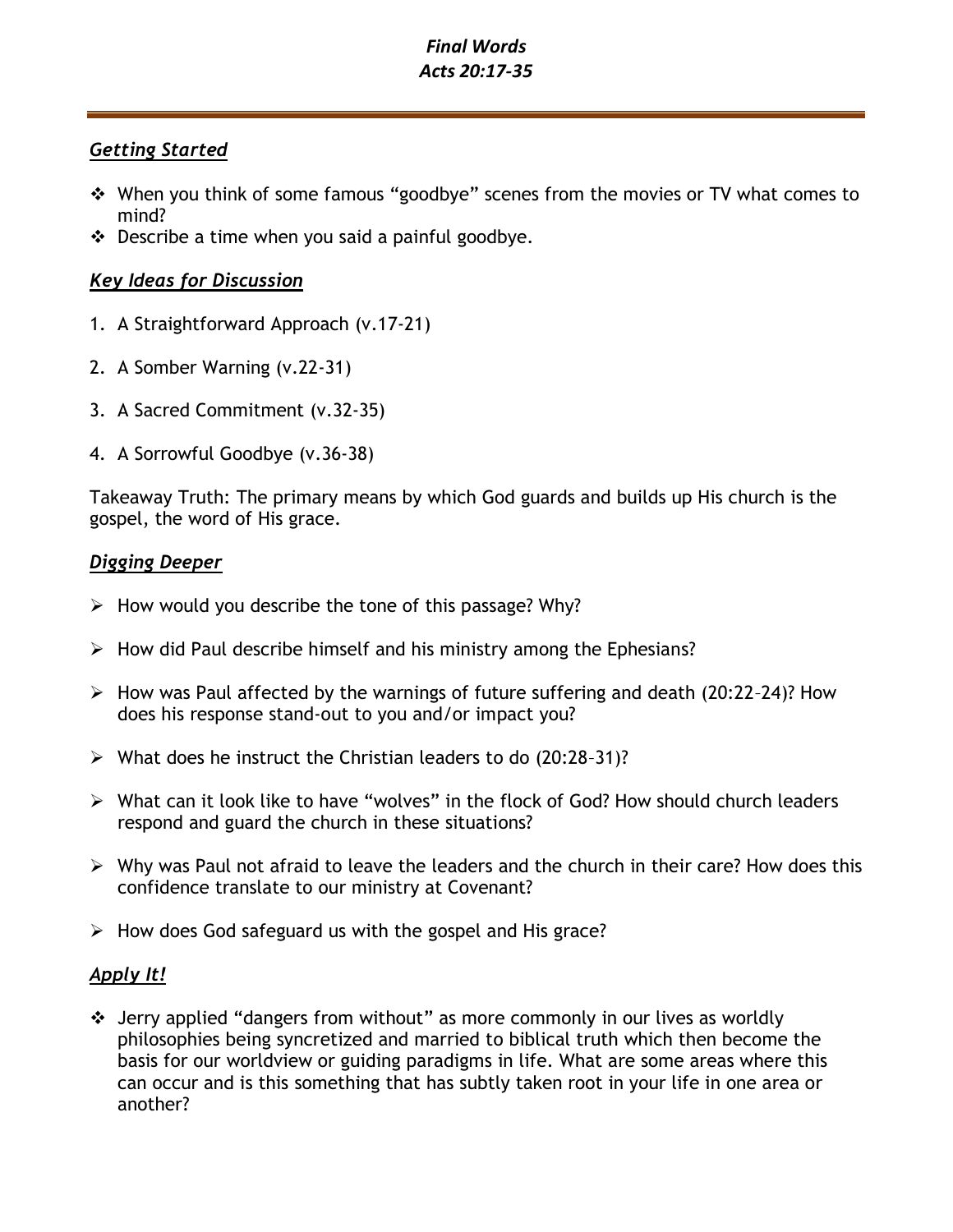# *Final Words Acts 20:17-35*

 $\cdot \cdot$  Is there an area of this world that has an unhealthy hold on you that interferes with your commitment to Christ and God's Kingdom? What is that area? Consider confessing this area to someone in your group and praying together over it.

# *Think About It!*

As we think about Paul's exhortation to the Elders to first "pay attention to yourselves", CS Lewis once said: *The true Christian's nostril is to be continually attentive to the inner cesspool.* Why is this such a healthy perspective?

Note from Pastor Jerry: For this year's CG questions, group resources and Bible studies from John Stott (Acts Seeing the Spirit at Work), John MacArthur (MacArthur Bible Studies: Acts), Jack Hayford (Kingdom Power) and Max Lucado (Life Lessons from the Book of Acts) are used in addition to original material.